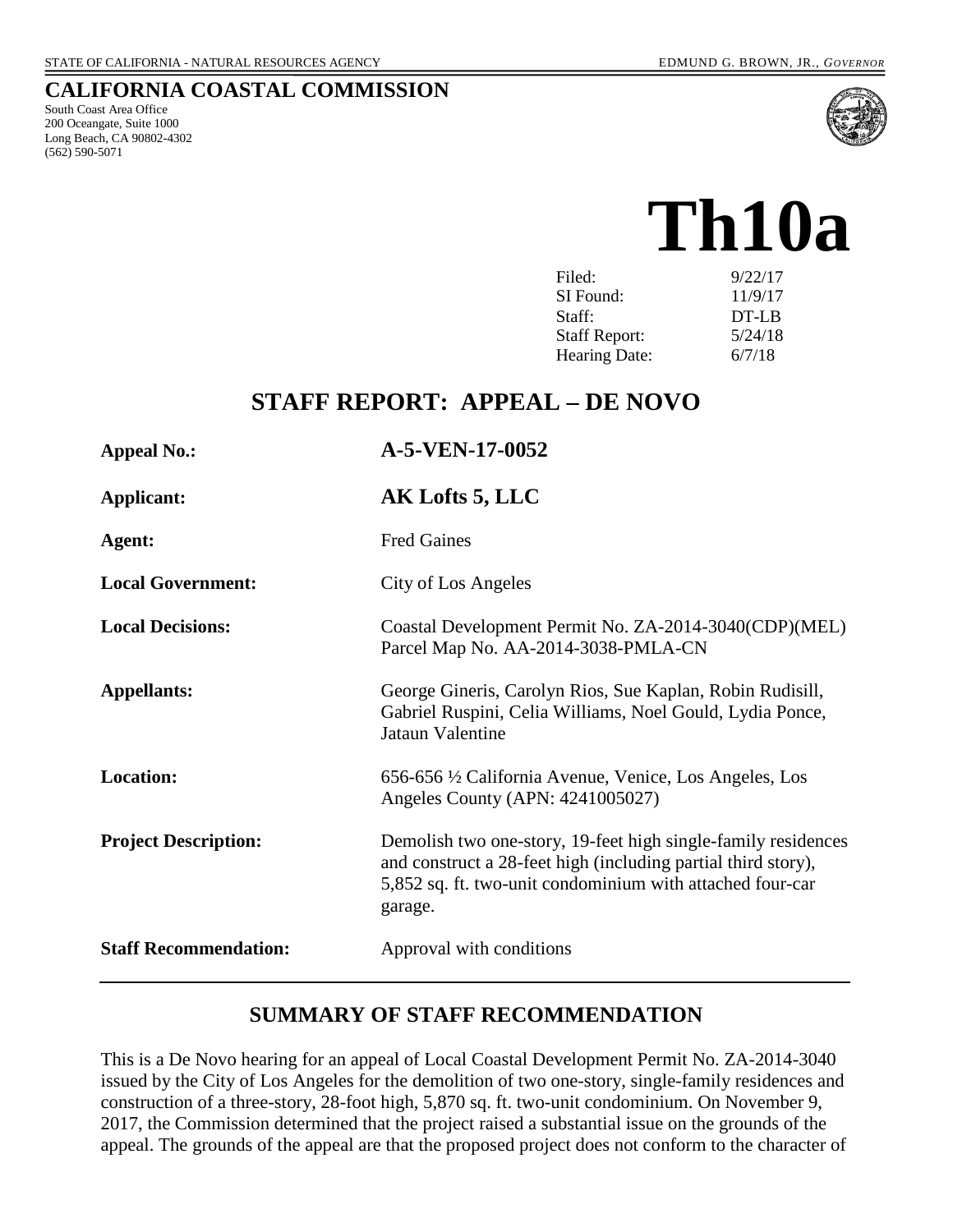the surrounding community, and the appellants contend that approval of the project would prejudice the City's ability to prepare an LCP in the future.

The Commission's finding of substantial issue voided the local coastal development permit, and the Commission will hold a de novo hearing for the proposed project. The applicant met with staff on April 17, 2018 to discuss revisions to the proposed project in order to address the scale and character concerns raised by the appeal. The applicant has since revised the proposed project to include a reduction in height (from 20.7 to 19.7 feet at the front unit and 30 to 28 feet at the rear unit), lower the subterranean level of the structure, increase the second story step back, and provide more articulation by including more indentations to reduce the visible mass of the building. The currently proposed building is a 28 feet high (with partial third story), 5,852 sq. ft. two-unit condominium with four on-site parking spaces and one guest parking space. The building envelope has been modified to reduce the visible mass of the structure from California Avenue. The front unit height is 19.7 feet, similar to the height of the existing structures on the site, and will maintain the proposed front yard setback of 23.5' (17.5' after a City-required 5-foot street dedication). The partial 28-foot high third story is stepped back more than 45 feet from the front yard property line and will not be visible from the sidewalk on California Avenue.

The site is located in the Milwood subarea of Venice and is designated as a Low Medium Density (multi-family residence) land use by the Venice certified-LUP. The block located on California Avenue is characterized by several lots that contain multiple single unit structures, as well as one and two-story, single-family structures and duplexes. The proposed project maintains the existing building height in the front unit and provides an increased front yard setback that is compatible to the neighboring heights and setbacks. Furthermore, the height of the highest part of the roof is 28' and is located at the rear of the structure, similar to other multi-story structures along the alleyway. In addition, the building's articulation and utilization of front and side yard landscaping will buffer the visible mass of the structure as observed from California Avenue. The currently proposed project conforms with the character, scale, and massing of the surrounding development, and is consistent with policies of the certified LUP and Coastal Act.

Therefore, staff recommends that the Commission **approve** the coastal development permit with **three (3)** special conditions. The recommended special conditions require the applicant to undertake development in accordance with the approved final plans (**Special Condition 1**), provide non-invasive, low water use landscaping and drip or microspray irrigation (**Special Condition 2**), and implement construction best management practices (**Special Condition 3**). The motion to carry out the staff recommendation is on Page Four. The applicant agrees with the recommendation.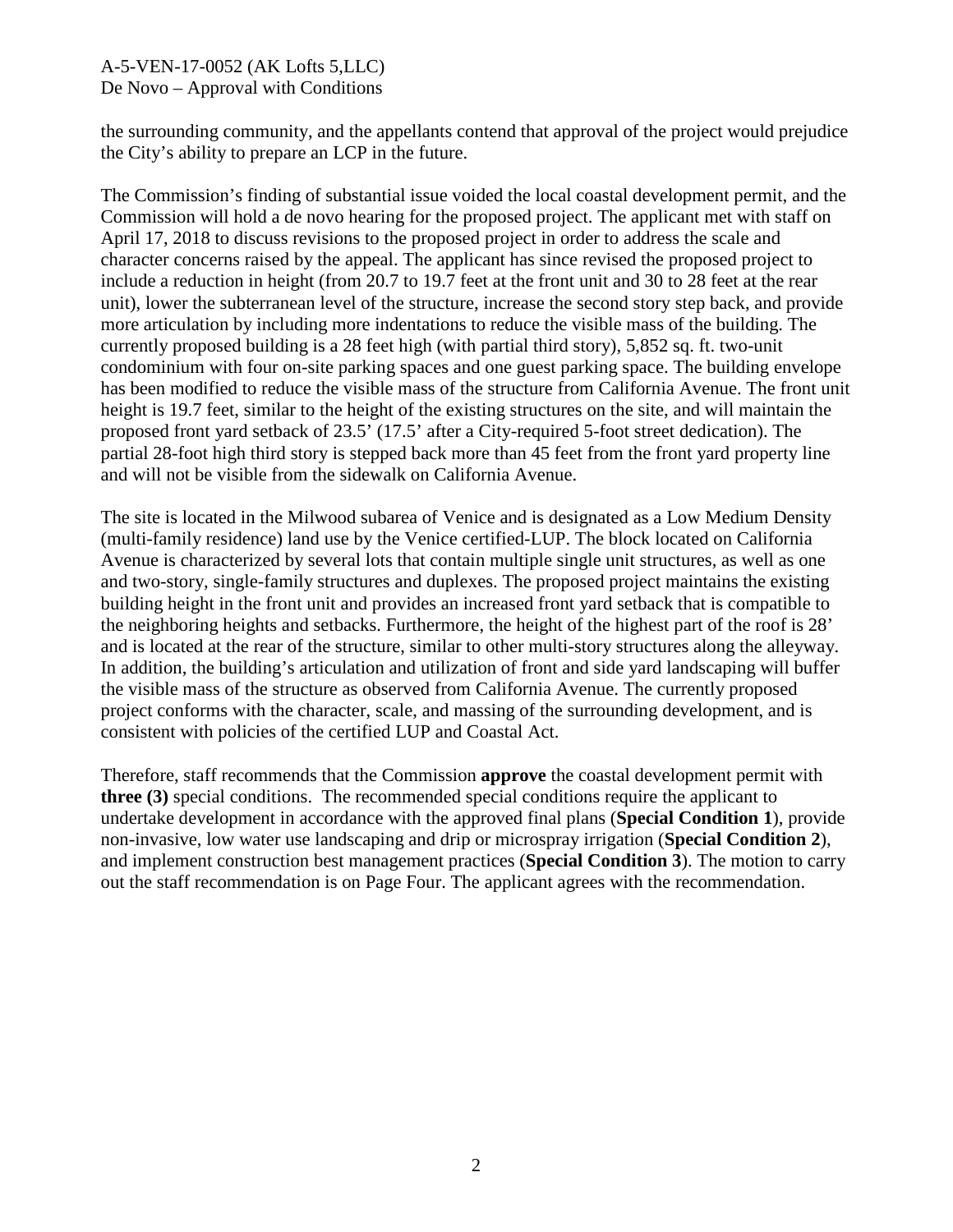# **TABLE OF CONTENTS**

| П. |  |
|----|--|
|    |  |
|    |  |
|    |  |
|    |  |
|    |  |
|    |  |
|    |  |
|    |  |
|    |  |

### **EXHIBITS**

[Exhibit 1 – Vicinity Map](https://documents.coastal.ca.gov/reports/2018/6/Th10a/Th10a-6-2018-exhibits.pdf) [Exhibit 2 – Revised Plans](https://documents.coastal.ca.gov/reports/2018/6/Th10a/Th10a-6-2018-exhibits.pdf) [Exhibit 3 – Site Visit photos, 10/13/17](https://documents.coastal.ca.gov/reports/2018/6/Th10a/Th10a-6-2018-exhibits.pdf)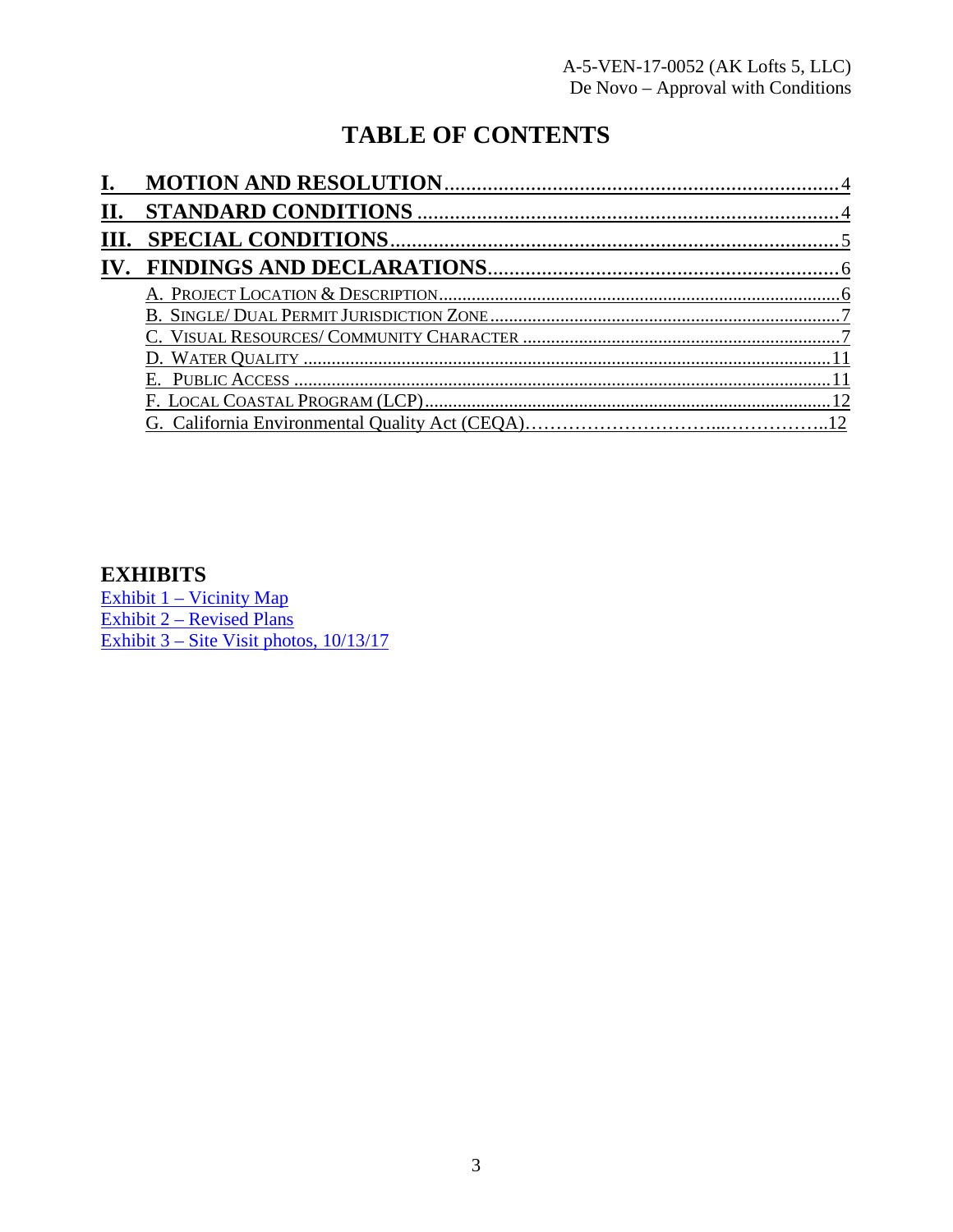## <span id="page-3-0"></span>**I. MOTION AND RESOLUTION**

### **Motion:**

*I move that the Commission approve the Coastal Development Permit Application No. A-5- VEN-17-0052 pursuant to the staff recommendation.*

Staff recommends a **YES** vote. Passage of this motion will result in approval of the permit as conditioned and adoption of the following resolution and findings. The motion passes only by affirmative vote of a majority of the Commissioners present.

#### **Resolution:**

*The Commission hereby approves Coastal Development Permit Application No. A-5-VEN-17-0052 for the proposed development and adopts the findings set forth below on grounds that the development as conditioned will be in conformity with the policies of Chapter 3 of the Coastal Act and will not prejudice the ability of the local government having jurisdiction over the area to prepare a Local Coastal Program conforming to the provisions of Chapter 3. Approval of the permit complies with the California Environmental Quality Act because either 1) feasible mitigation measures and/or alternatives have been incorporated to substantially lessen any significant adverse effects of the development on the environment, or 2) there are no further feasible mitigation measures or alternatives that would substantially lessen any significant adverse impacts of the development on the environment.* 

# <span id="page-3-1"></span>**II. STANDARD CONDITIONS**

This permit is granted subject to the following standard conditions:

- 1. **Notice of Receipt and Acknowledgment**. The permit is not valid and development shall not commence until a copy of the permit, signed by the permittee or authorized agent, acknowledging receipt of the permit and acceptance of the terms and conditions, is returned to the Commission office.
- 2. **Expiration.** If development has not commenced, the permit will expire two years from the date on which the Commission voted on the application. Development shall be pursued in a diligent manner and completed in a reasonable period of time. Application for extension of the permit must be made prior to the expiration date.
- 3. **Interpretation.** Any questions of intent of interpretation of any condition will be resolved by the Executive Director or the Commission.
- 4. **Assignment.** The permit may be assigned to any qualified person, provided assignee files with the Commission an affidavit accepting all terms and conditions of the permit.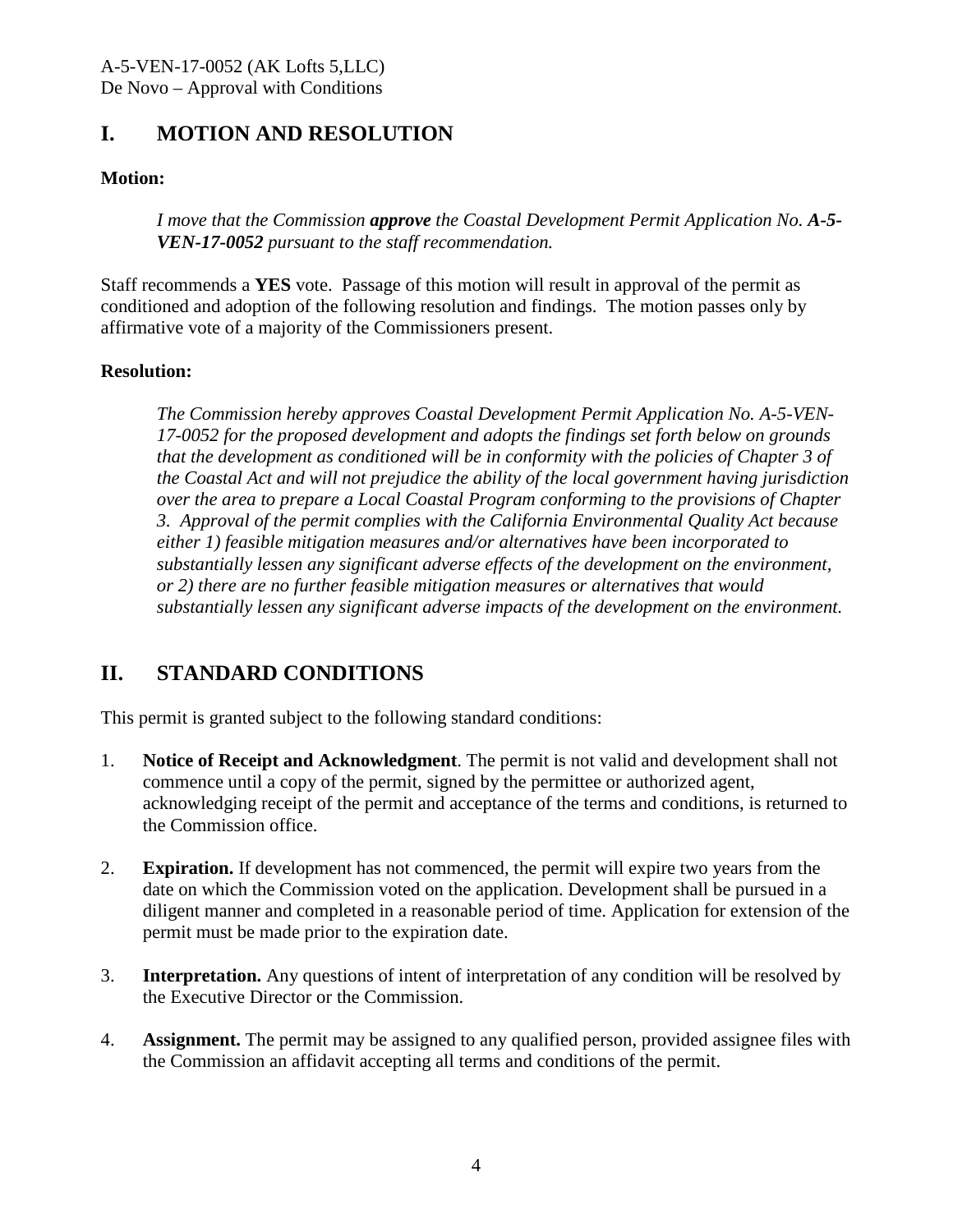5. **Terms and Conditions Run with the Land.** These terms and conditions shall be perpetual, and it is the intention of the Commission and the permittee to bind all future owners and possessors of the subject property to the terms and conditions.

# <span id="page-4-0"></span>**III. SPECIAL CONDITIONS**

This permit is granted subject to the following special conditions:

- **1. Permit Compliance.** Coastal Development Permit A-5-VEN-17-0052 authorizes the demolition of two single-family residences and the construction of a 28-foot high, two-unit condominium building with an attached four-car garage. All development must occur in strict compliance with the special conditions and the final approved plans. Any proposed changes to the approved final plans shall be reported to the Executive Director. No changes to the project or the approved final plans shall occur without a Commission amendment to this coastal development permit unless the Executive Director determines that no amendment is required. In the event that modifications to the structure exceed that shown in the approved plans, the applicant shall cease work at the site and apply for an amendment to this coastal development permit.
- **2. Landscaping.** Any future landscaping of the site shall be consistent with the following:
	- A. Vegetated landscaped areas shall consist of native plants or non-native drought tolerant plants, which are non-invasive. No plant species listed as problematic and/or invasive by the California Native Plant Society (http://www.CNPS.org/), the California Invasive Plant Council (formerly the California Exotic Pest Plant Council) (http://www.cal-ipc.org/), or as may be identified from time to time by the State of California shall be employed or allowed to naturalize or persist on the site. No plant species listed as a "noxious weed" by the State of California or the U.S. Federal Government shall be utilized within the property. All plants shall be low water use plants as identified by California Department of Water Resources (See: [http://www.water.ca.gov/wateruseefficiency/docs/wucols00.pdf\)](http://www.water.ca.gov/wateruseefficiency/docs/wucols00.pdf).
	- B. Use of reclaimed water for irrigation is encouraged. If using potable water for irrigation, only drip or microspray irrigation systems may be used. Other water conservation measures shall be considered, such as weather based irrigation controllers.
- **3. Storage of Construction Materials, Mechanized Equipment and Removal of Construction Debris.** The permittee shall comply with the following construction-related requirements:
	- (a) No demolition or construction materials, debris, or waste shall be placed or stored where it may enter sensitive habitat, receiving waters or a storm drain, or be subject to wave, wind, rain, or tidal erosion and dispersion.
	- (b) No demolition or construction equipment, materials, or activity shall be placed in or occur in any location that would result in impacts to environmentally sensitive habitat areas, streams, wetlands or their buffers.
	- (c) Any and all debris resulting from demolition or construction activities shall be removed from the project site within 24 hours of completion of the project.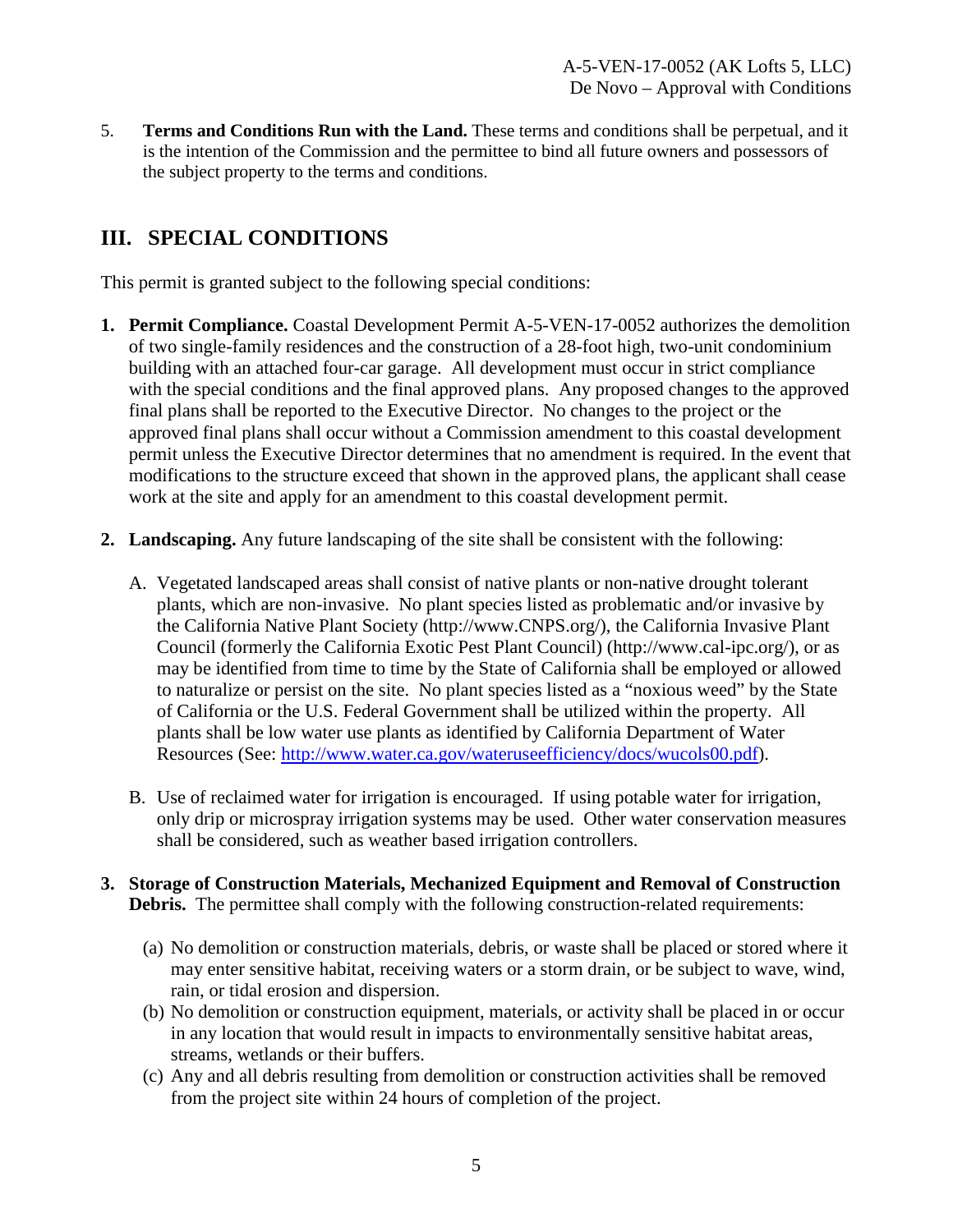### A-5-VEN-17-0052 (AK Lofts 5,LLC)

De Novo – Approval with Conditions

- (d) Demolition or construction debris and sediment shall be removed from work areas each day that demolition or construction occurs to prevent the accumulation of sediment and other debris that may be discharged into coastal waters.
- (e) All trash and debris shall be disposed in the proper trash and recycling receptacles at the end of every construction day.
- (f) The applicant shall provide adequate disposal facilities for solid waste, including excess concrete, produced during demolition or construction.
- (g) Debris shall be disposed of at a legal disposal site or recycled at a recycling facility. If the disposal site is located in the coastal zone, a coastal development permit or an amendment to this permit shall be required before disposal can take place unless the Executive Director determines that no amendment or new permit is legally required.
- (h) All stock piles and construction materials shall be covered, enclosed on all sides, shall be located as far away as possible from drain inlets and any waterway, and shall not be stored in contact with the soil.
- (i) Machinery and equipment shall be maintained and washed in confined areas specifically designed to control runoff. Thinners or solvents shall not be discharged into sanitary or storm sewer systems.
- (j) The discharge of any hazardous materials into any receiving waters shall be prohibited.
- (k) During construction of the proposed project, no runoff, site drainage or dewatering shall be directed from the site into any canal or street that drains into a canal, unless specifically authorized by the California Regional Water Quality Control Board
- (l) Spill prevention and control measures shall be implemented to ensure the proper handling and storage of petroleum products and other construction materials. Measures shall include a designated fueling and vehicle maintenance area with appropriate berms and protection to prevent any spillage of gasoline or related petroleum products or contact with runoff. The area shall be located as far away from the receiving waters and storm drain inlets as possible.
- (m) Best Management Practices (BMPs) and Good Housekeeping Practices (GHPs) designed to prevent spillage and/or runoff of demolition or construction-related materials, and to contain sediment or contaminants associated with demolition or construction activity, shall be implemented prior to the on-set of such activity
- (n) All BMPs shall be maintained in a functional condition throughout the duration of construction activity.

# <span id="page-5-0"></span>**IV. FINDINGS AND DECLARATIONS**

### <span id="page-5-1"></span>**A. PROJECT LOCATION & DESCRIPTION**

The subject site is located in the Milwood subarea of Venice and designated as Low Medium Density (multi-family residence) by the Venice certified-LUP (**[Exhibit 1](https://documents.coastal.ca.gov/reports/2018/6/Th10a/Th10a-6-2018-exhibits.pdf)**). The lot area is currently 5,403 sq. ft., but will be 5,103 sq. ft. after the City-required land dedication for street purposes. The lot is currently developed with two one-story, 19-feet high single-family dwellings that were built in 1915 (front unit facing California Avenue) and 1920 (back unit facing California Court). The existing structures, which will be demolished, have been determined by the City of Los Angeles Office of Historic Resources to not contain any historic resources and have not been identified as potentially historic by SurveyLA.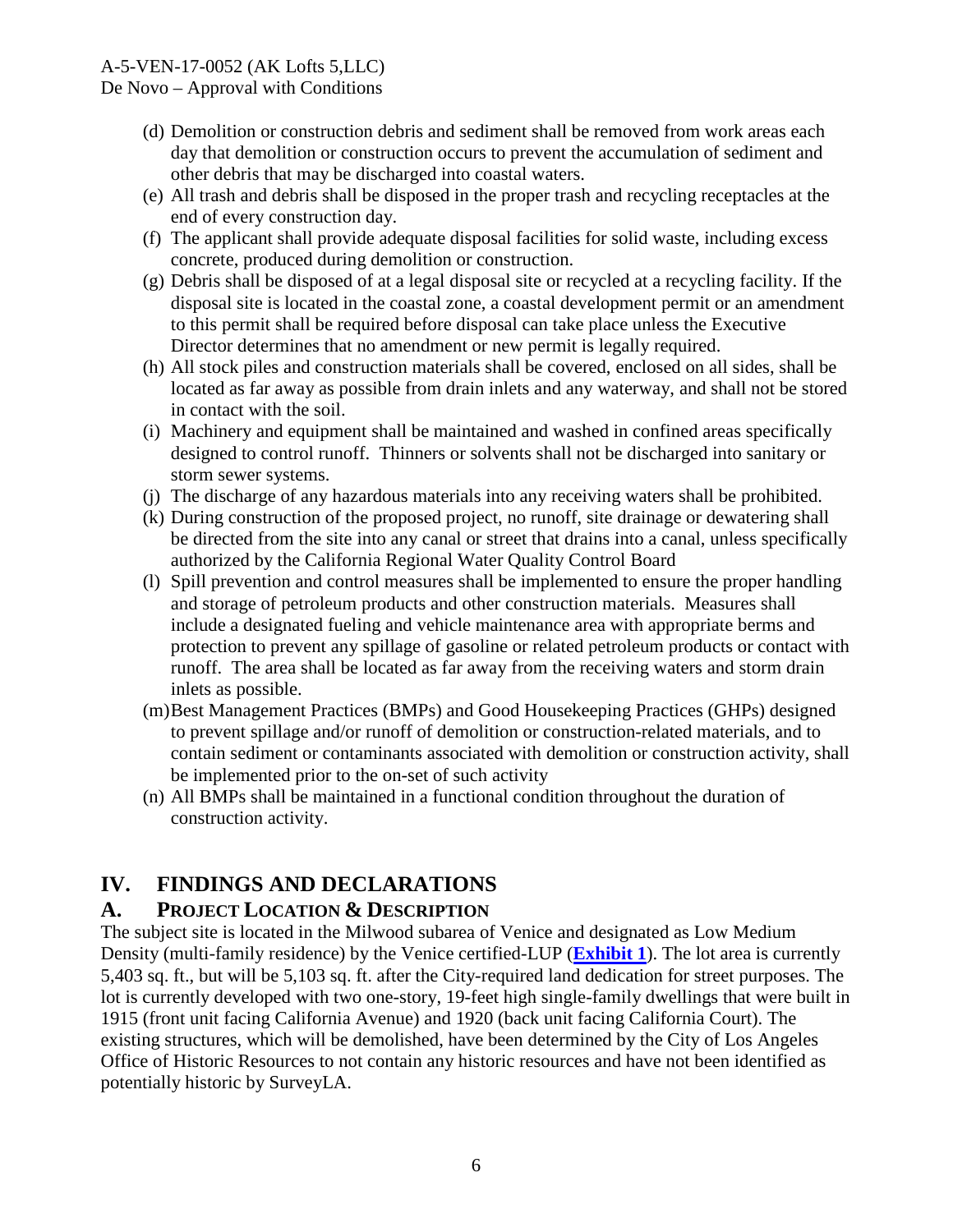The project has been re-designed after the Commission's Substantial Issue Determination on the appeal, and revised plans were submitted to the South Coast District Office on May 7, 2018. The currently proposed project is for a new partially three-story, partially subterranean two-unit condominium and attached four-car garage (**[Exhibit 2](https://documents.coastal.ca.gov/reports/2018/6/Th10a/Th10a-6-2018-exhibits.pdf)**). The front unit height is reduced to 19.5' (from 20.7') and the second floor step back front unit is increased to 4.5'. The ground floor and rear portion of the front unit is lowered by one foot. The rear unit has been shifted to directly abut the alleyway so that the highest part of the roof is at the rear of the property. In addition, the proposed project is consistent with the density and use requirements of the certified-LUP for multi-family residences in the Milwood subarea (Policy I. A. 7).

### <span id="page-6-0"></span>**B. SINGLE PERMIT JURISDICTION ZONE**

The proposed development is within the coastal zone of the City of Los Angeles. Section 30600(b) of the Coastal Act allows a local government to assume permit authority prior to certification of its Local Coastal Program. Under that section, the local government must agree to issue all permits within its jurisdiction. In 1978 the City of Los Angeles chose to issue its own CDPs pursuant to this provision of the Coastal Act.

Within the areas specified in Section 30601 of the Coastal Act, which is known in the City of Los Angeles permit program as the Dual Permit Jurisdiction Area, the Act requires that any development that receives a local CDP also obtain such a permit from the Coastal Commission. Section 30601 requires a second CDP from the Commission on all lands located (1) between the sea and the first public road, (2) within 300 feet of the inland extent of a beach, or the sea where there is no beach, (3) on tidelands or submerged lands, (4) on lands located within 100 feet of a wetland or stream, or (5) on lands located within 300 feet of the top of the seaward face of a coastal bluff. Outside that area, the local agency's (City of Los Angeles) CDP is the only coastal development permit required, although all such permits are appealable to the Commission. Thus it is known as the Single Permit Jurisdiction Area.

The proposed development is located within the *Single Permit Jurisdiction Area* specified in Section 30601. Therefore, only a single coastal development permit is required from the City of Los Angeles, but that permit may be appealed to the Commission, as was the case with Coastal Development Permit No. ZA-2014-3040(CDP)(MEL) issued by the City of Los Angeles for this development.

### <span id="page-6-1"></span>**C. VISUAL RESOURCES/ COMMUNITY CHARACTER**

Coastal Act Section 30251 Scenic and visual qualities states, in part:

*The scenic and visual qualities of coastal areas shall be considered and protected as a resource of public importance. Permitted development shall be sited and designed to protect views to and along the ocean and scenic coastal areas, to minimize the alteration of natural*  land forms, to be visually compatible with the character of surrounding areas, and, where *feasible, to restore and enhance visual quality in visually degraded areas.*

Coastal Act Section 30253(e) Minimization of Adverse Impacts, states: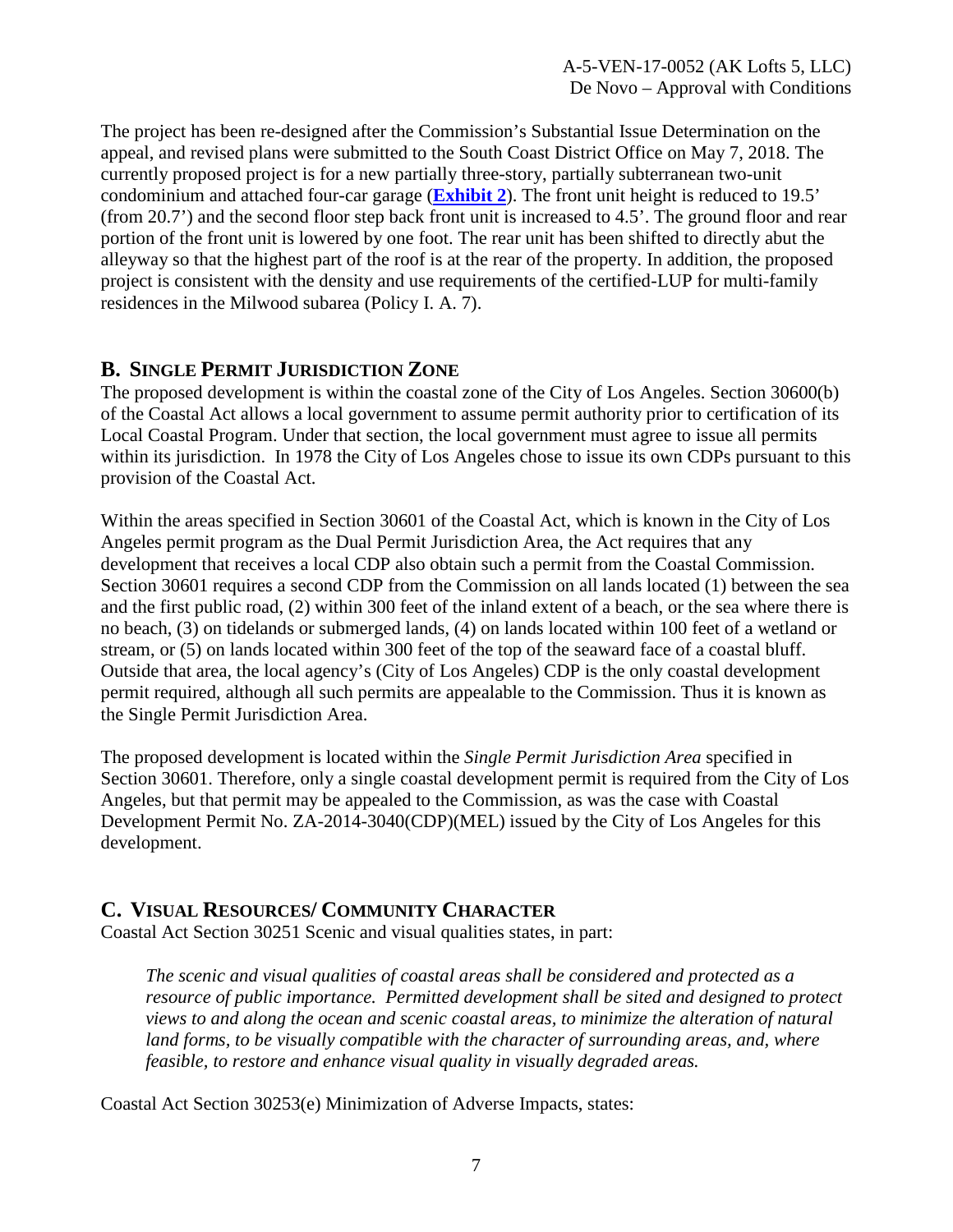*New development shall where appropriate, protect special communities and neighborhoods which, because of their unique characteristics, are popular visitor destination points for recreational uses.* 

When the Commission certified the Venice LUP in 2001, it recognized Venice as a special coastal community to be protected. The LUP considered the potential impacts that development could have on community character and adopted policies and specific residential building standards to ensure development was designed with pedestrian scale and compatibility with surrounding development. Given the specific conditions surrounding the subject site and the diverse development pattern of Venice, it is appropriate to use the certified LUP policies as guidance in determining whether or not the project is consistent with Sections 30251 and 30253 of the Coastal Act.

The certified Venice LUP sets forth the following relevant policies:

Policy I. A. 1.b. Residential Development states, in part:

*ii. Building facades shall be varied and articulated to provide a pedestrian scale which results in consistency with neighboring structures on small lots. Such buildings shall provide habitable space on the ground floor, a ground level entrance and landscaping and windows fronting the street…*

Policy I. A. 2. Preserve Stable Single-Family Residential Neighborhoods states:

*Ensure that the character and scale of existing single-family neighborhoods is maintained and allow for infill development provided that it is compatible with and maintains the density, character and scale of the existing development.*

Policy I. A. 3. Yards states:

*Yards shall be required in order to accommodate the need for fire safety and on- site recreation consistent with the scale and character of the neighborhood.*

Policy I. E. 2. Scale, states:

*New development within the Venice Coastal Zone shall respect the scale and character of the community development. Buildings which are of a scale compatible with the community (with respect to bulk, height, buffer and setback) shall be encouraged. All new development and renovations should respect the scale, massing, and landscape of existing residential neighborhoods.*

Policy I. E. 3. Architecture, states:

*Varied styles of architecture are encouraged with building façades which incorporate varied planes and textures while maintaining the neighborhood scale and massing.*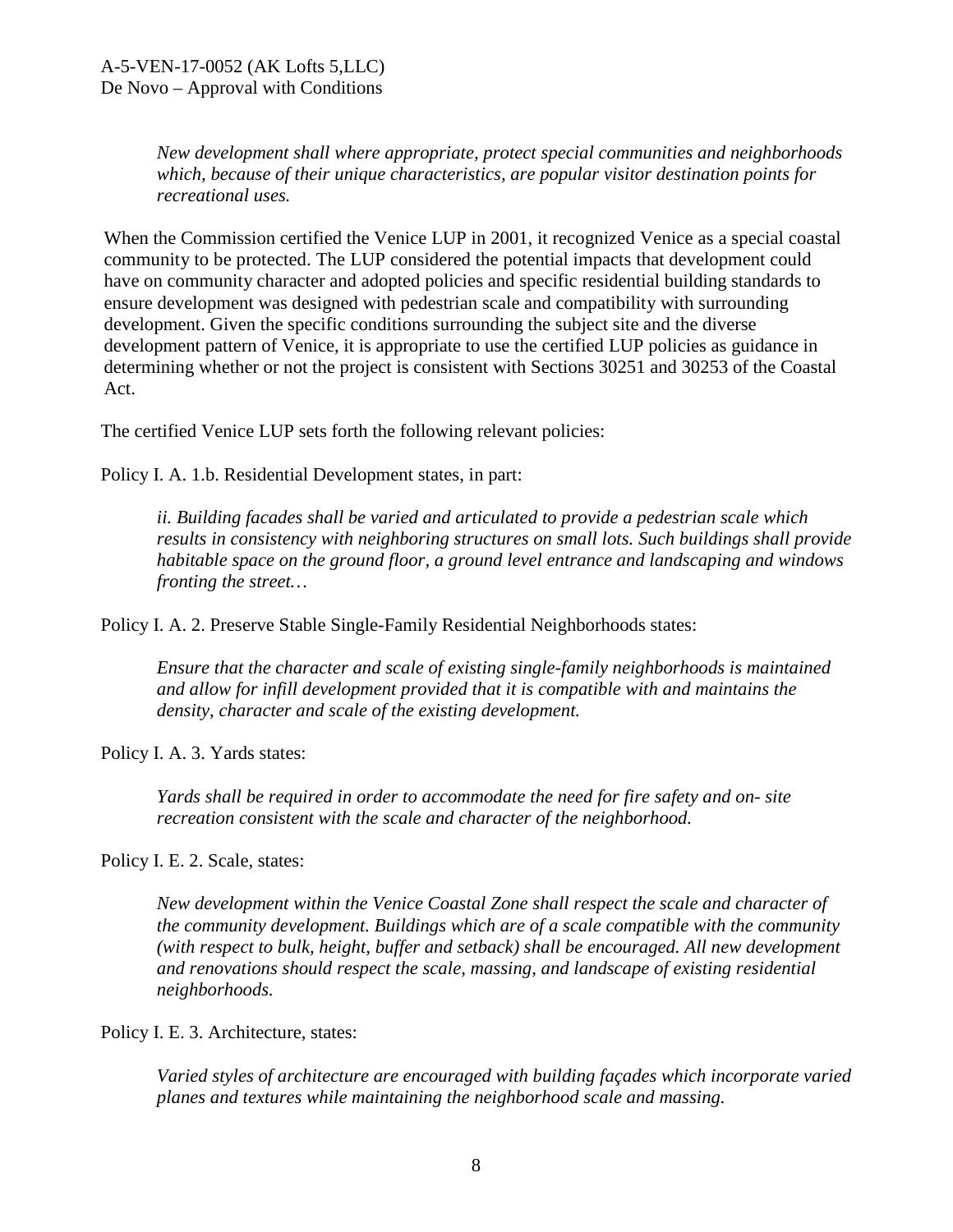Staff has visited the site and observed the buildings along California Avenue from Abbot Kinney Boulevard to Shell Avenue, along California Court, Milwood Avenue, and Electric Court to assess the variety of front yard setbacks and building heights (**[Exhibit 3](https://documents.coastal.ca.gov/reports/2018/6/Th10a/Th10a-6-2018-exhibits.pdf)**). As described by the City findings and staff site visit, the residential community in which the subject site is located is predominantly multi-family dwellings. The site is immediately surrounded by lots which contain multiple single unit dwellings. The property to the east of the subject site contains 5 one-story units and is historically significant. The property to the west of the subject site contains 4 one-story units in a courtyard, and the property to the north of the subject site contains 5 one-story units.

Beyond the immediately adjacent lots is a mix of one-story and two to three-story single-family dwellings with buildings of visual diversity, illustrating Venice's designation as a Special Coastal Community. The area surrounding the block, on which the project site is located, also consists of two and three-story single-family dwellings with varied and textured façades with windows and doors fronting California Avenue. Front yard setbacks for houses on the project site's block are varied and are landscaped to create an open and spacious environment. The neighboring building heights vary from 24' (641-645 California Avenue) to approximately 33' (609 California Avenue). At the end of the block past Electric Court is the Vera Davis Mcclendon Youth and Family Center. Further past the community center along South Irving Tabor Court are free and metered public parking lots. The 50-unit, three-story, 33.5' high, 35, 027 sq. ft. building approximately 470 feet away from the subject site located on 609 California Ave serves as low-income housing. The Blue Line bus route runs through California Avenue to connect to Abbot Kinney Blvd and is an important thoroughfare for pedestrians and drivers.

Although the subject site is immediately surrounded by several lots each containing multiple onestory single-family residences, the Commission looks beyond the immediate vicinity of the subject site in order to determine whether or not a proposed project is compatible with community character. Based on past Commission actions in the Venice community, developments located within the block are utilized to determine whether or not a proposed project is appropriate with regard to visual compatibility, mass, and scale. Also, certified LUP Policy I. E.3 states that, "v*aried styles of architecture are encouraged..."* This policy encourages a variety of styles and discourages focus on subjective judgments about what architectural style is preferred. Hence, the Commission uses height limits, setback requirements and bulk to limit the mass and scale of new structures so that they are compatible with the character with the surrounding area.

The proposed height of the front unit as observed from California Avenue is 19.67 feet. The height of the existing structure on the front of the lot (to be demolished) is 19.72 feet. According to the City website, the heights of the structures fronting California Avenue range from 14 feet (652 California) to approximately 30 feet  $(642 \text{ California})^1$  $(642 \text{ California})^1$ . The proposed height at the pitched roof is 28 feet and is located at the rear unit directly adjacent to California Court, the rear ally. Based on a staff site visit conducted at an earlier time, there are existing structures with similar heights directly abutting the alleyway. The structures at the rear are not visible from the fronting street, California Avenue. The front yard setback is 23.5' (17.5' after a required 5-foot street dedication to the City). Front yard setbacks within the block range from 11 feet (635 California) to approximately 70 feet (642 California).

 $\overline{a}$ 

<span id="page-8-0"></span><sup>&</sup>lt;sup>1</sup> City of Los Angeles, NativateLA website. 2018[. http://navigatela.lacity.org/navigatela/.](http://navigatela.lacity.org/navigatela/)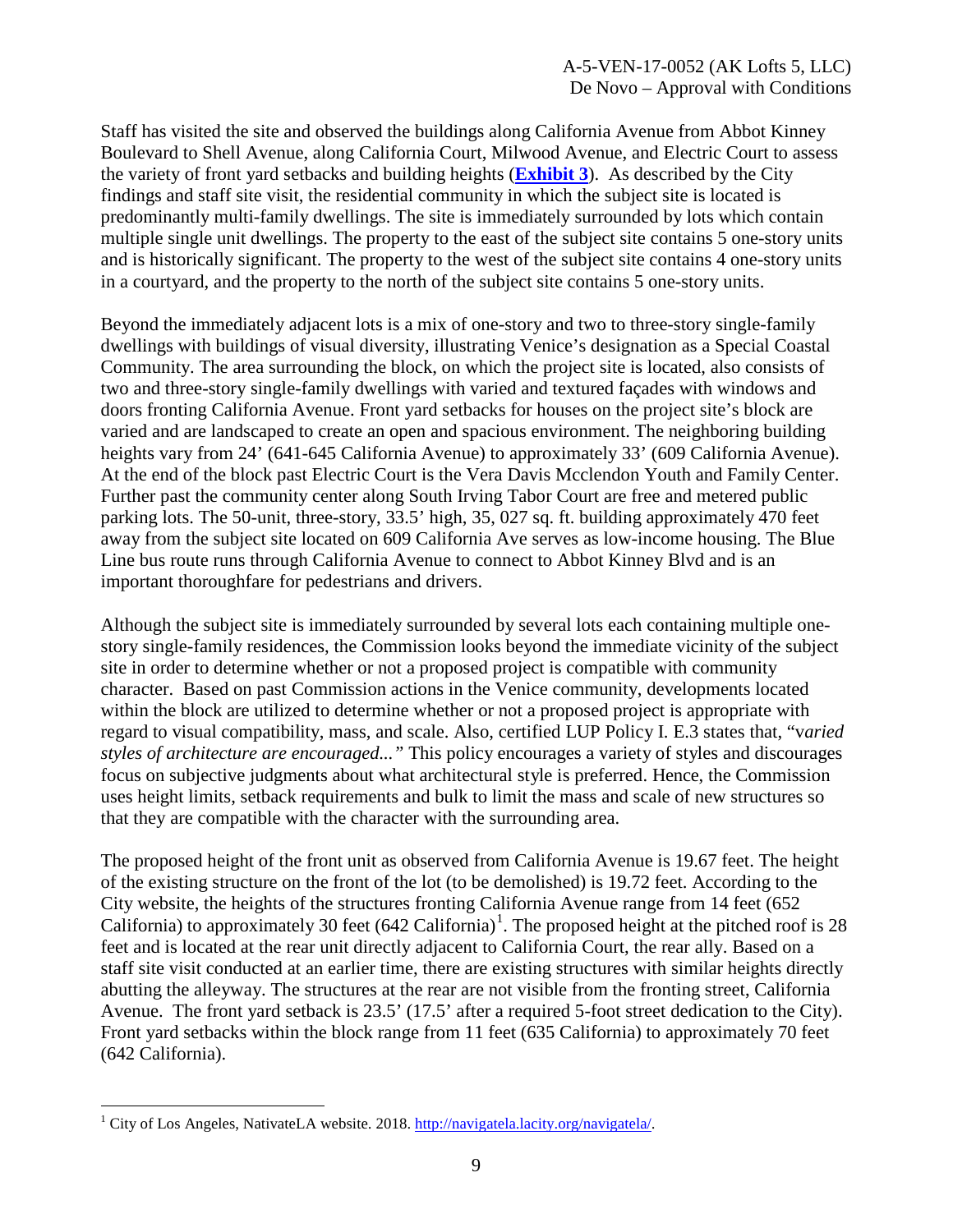During the site visit, staff observed a wide range of building styles and façades. Buildings vary from articulated one to two-story houses with second story step backs to two-story vertical façades with pitched roofing. Some façades are not visible from the street due to the large front yard setback, six-foot high gates and thick landscaped vegetation. In this case, the project includes a partially subterranean first floor with a second story balcony slab that is 6.3' above from the elevation of California Avenue. The second story is stepped back 5 feet from the front of the first floor level to articulate the vertical façade. The rear unit is set back 74 feet from the front yard property line at a height of 28 feet and is not visible from the fronting street. Based on the proposed height, setback, and façade, the proposed project is compatible with the building scale of the neighborhood due to the diversity of scale that exists in the surrounding neighborhood (I.E.2).

A building's visible mass refers to the perception of the shape and form of the structure at a certain point. In this case, the point is the public right-of-way as observed from California Avenue. The front unit's façade and sides which make up the building mass are visible from the street. Thus, the front unit and portions of the side must be analyzed for impacts to visual resources. The front unit includes a second story step back that breaks up the vertical façade as observed from the street. The rear unit is not significantly visible from the street due to the distance from the front yard. The building sides include a vertical façade with various planes that break up the buildings rectangular mass. In addition, the larger portion of the building has been moved to the rear so the structure appears from the California Avenue sidewalk as a 19.67 feet high, two-story home. Although the proposed project may appear as one contiguous structure, it is not significantly visible from the street and is similar to existing structures on the block and beyond the immediate block. Similar structures beyond the immediate block include a 30-foot tall, 3-story 5,772 sq. ft. residence at 724- 728 California (appx. 418 feet away) and a 23.5-foot tall, 3-story 4,672 sq. ft. residence at 703 Milwood (appx 300 feet away) which exhibit similar character, scale and massing to the proposed project. Again, a variety of architectural styles are encouraged as long as the structure is compatible with the existing scale and massing of structures located on the block (I.E.3).

During a site visit, staff observed that buildings located on lots within the block include landscaping within the front yard setback that screens the structure (**[Exhibit 3](https://documents.coastal.ca.gov/reports/2018/6/Th10a/Th10a-6-2018-exhibits.pdf)**). Other front yards include no screening elements. According to the revised plans, the project will retain existing trees within the front yard. The proposed project's visibility from the street will be further minimized by maintaining the existing trees in the front yard and will buffer the visible mass of the structure. Based on the diversity of architectural styles and sensitivity of the proposed design for compatibility with neighborhood mass and scale, the proposed project is visually compatible with the surrounding area and has been conditioned to be consistent with the certified-LUP and Section 30251 of the Coastal Act.

The project has been revised to reflect a design that is sensitive to the existing character, mass and scale of the surrounding development. Therefore, **Special Condition No. 1** is imposed to ensure that the applicant complies with the final approved plans. The Commission finds that the proposed development, as conditioned, conforms with Sections 30251 and 30253 of the Coastal Act and Venice LUP policies regarding mass and scale for new development. The new development maintains compatibility with the character and scale of the surrounding area and will minimize impacts to visual resources and community character.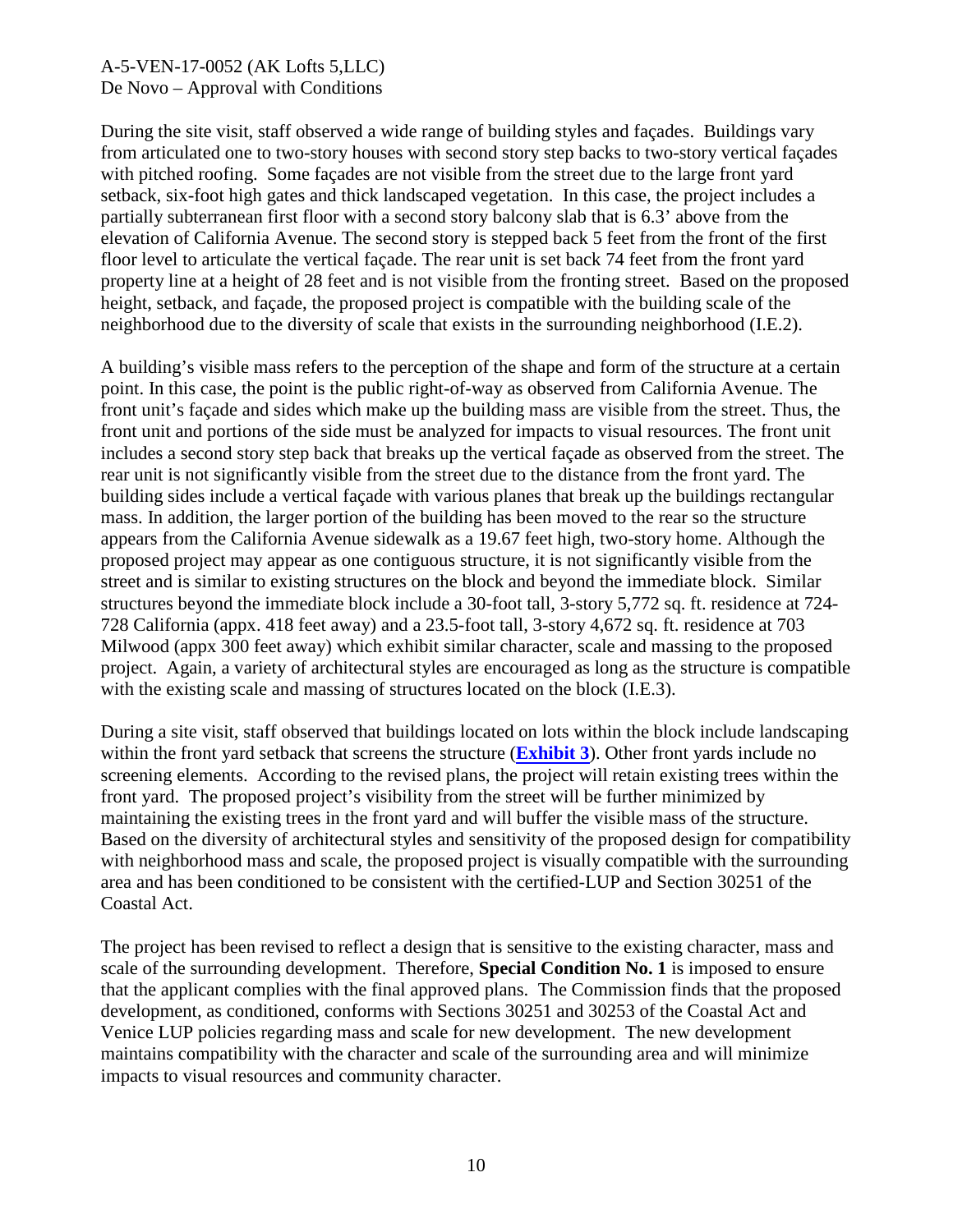# <span id="page-10-0"></span>**D. WATER QUALITY**

Section 30231 of the Coastal Act states, in part:

*The biological productivity and the quality of coastal waters, streams, wetlands, estuaries, and lakes appropriate to maintain optimum populations of marine organisms and for the protection of human health shall be maintained and, where feasible, restored through, among other means, minimizing adverse effects of waste water discharges and entrainment, controlling runoff…*

The project site is located approximately 0.6 miles away from the beach within an urbanized residential area. The proposed development, however, has a potential for discharge of polluted runoff from the project site into coastal waters. The development, as proposed and as conditioned, shall incorporate design features to minimize the effect of construction and post-construction activities on the marine environment. In order to ensure that water quality is preserved and energy use is minimized over the life of the development, **Special Condition No. 2** requires the installation of non-invasive, drought-tolerant vegetation and water-conservative irrigation systems. In order to preserve water quality during construction, **Special Condition No. 3** requires the applicant to implement construction best management practices.

These features include, but are not limited to, the appropriate management of equipment and construction materials, reducing runoff through the use of permeable surfaces, the use of non-invasive drought tolerant vegetation to reduce and treat the runoff discharged from the site, and for the use of post-construction best management practices to minimize the project's adverse impact on coastal waters. Therefore, the Commission finds that the proposed development, as conditioned, conforms with Section 30231 of the Coastal Act regarding the protection of water quality to promote the biological productivity of coastal waters and to protect human health.

# <span id="page-10-1"></span>**E. PUBLIC ACCESS**

Section 30211 Development not to interfere with access states:

*Development shall not interfere with the public's right of access to the sea where acquired through use or legislative authorization, including, but not limited to, the use of dry sand and rocky coastal beaches to the first line of terrestrial vegetation.* 

Section 30212 New development projects states, in relevant part:

*(a) Public access from the nearest public roadway to the shoreline and along the coast shall be provided in new development projects…*

The provision for adequate on-site parking relates to the ability for the public to access the beach and various amenities within the coastal zone. The Venice area experiences parking shortages that, if not planned for, may increase competition for limited street parking supply between visitors and residents. Parking requirements are provided through the LUP guidelines for multiple residential dwelling units in the Venice coastal zone. According to the Venice LUP, two spaces per dwelling unit are required for residential areas with multiple units. The project proposes two parking spaces